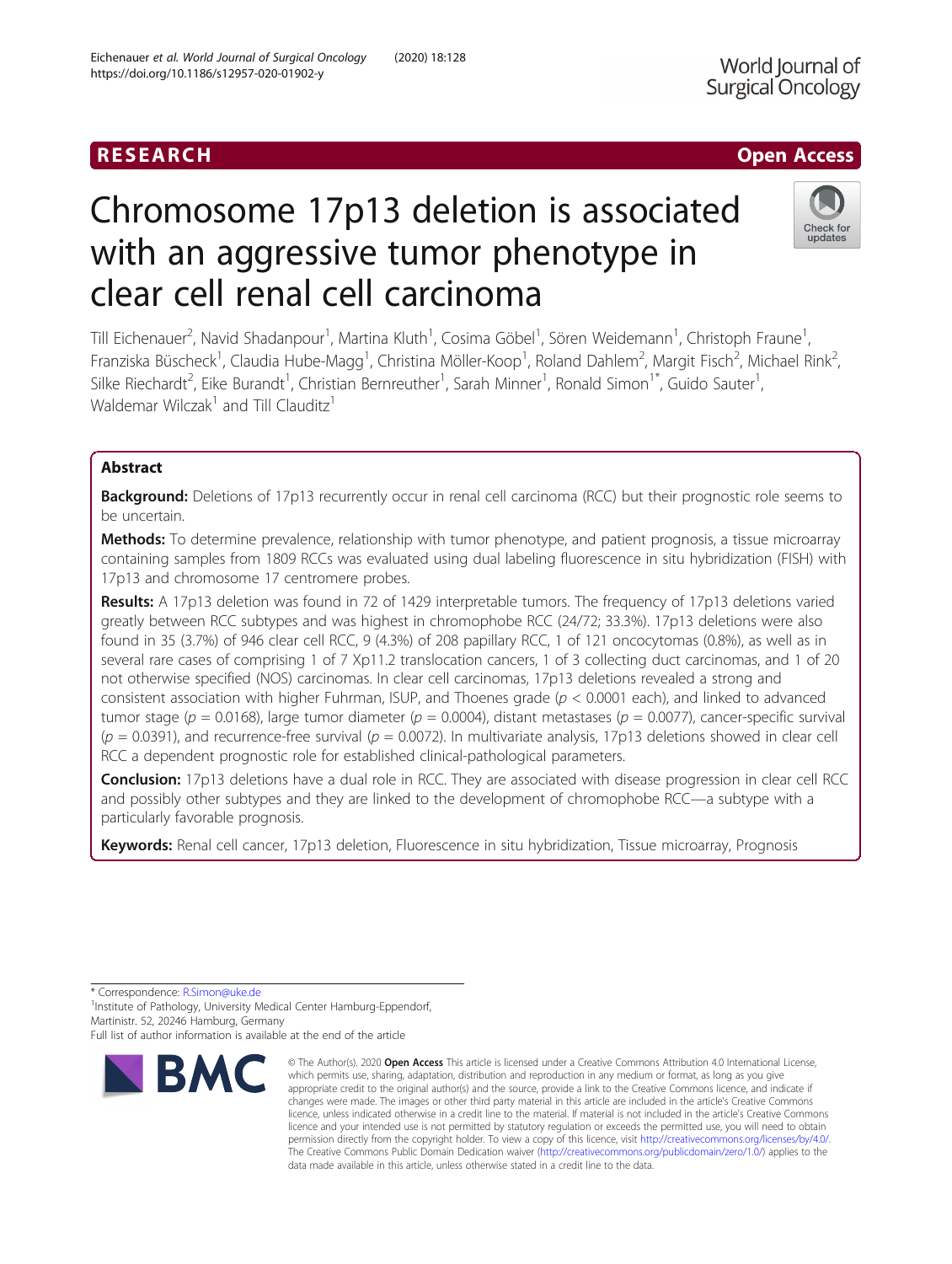### Introduction

Renal cell carcinoma (RCC) is the 9th most common tumor worldwide [\[1\]](#page-7-0). Its incidence is rising and is highest in countries with high socio-economic status [\[2](#page-7-0)]. The reasons behind the growing incidence, especially in developing countries, are a persistently increasing impact of risk factors like smoking, obesity, hypertension, and increasing patient age, but also a more frequent use of common medical imaging types like ultrasound, computer-tomography, and magnetic resonance imaging [\[3](#page-7-0)] which lead to an earlier diagnosis. The latter is a likely reason for a reduction of mortality in many countries over the past decade [[2](#page-7-0)].

Localized RCC treatment is generally achieved through radical or partial nephrectomy. Even in metastatic disease, a surgical approach plays a major role if metastases are resectable. Renal cell carcinomas are often resistant to radiation and to most chemotherapies [\[4](#page-7-0)]. However, several new drugs such as sunitinib or immunecheckpoint inhibitors have recently yielded better results [[5,](#page-7-0) [6](#page-7-0)]. Currently, it is thus being evaluated in clinical trials, whether an adjuvant application of these new drugs can improve the prognosis of patients at high risk for disease recurrence or progression after nephrectomy (Keynote-564, iMmotion010, Checkmate-914). Sunitinib was approved by the FDA for this purpose in November 2017. If adjuvant treatment becomes a standard of care, risk stratification will become more important than ever before, to find out which patient is at risk and might benefit from adjuvant therapies. The increasing knowledge about the cell biology of RCC might eventually lead to the identification of molecular tumor features that might help to improve risk stratification.

Chromosomal deletions are often found in many cancers including kidney cancer [\[7](#page-7-0)]. In many tumor types, chromosomal deletions were found to be highly prognostic [[8](#page-7-0)–[12\]](#page-7-0). Deletion analysis appears to be particularly well suited for clinical applications and as they are easily detectable by fluorescence in situ hybridization (FISH) resulting in a reproducible yes/no answer (deletion present or not present). The short arm of chromosome 17 (17p) has also been described to be recurrently deleted in kidney cancers, mainly in the chromophobe subtype [[13](#page-7-0)–[16](#page-7-0)]. The prognostic role of 17p13 deletions in RCC is currently unknown, however.

To learn more about the diagnostic and prognostic role of 17p13 deletions in RCC, we thus evaluated more than 1800 kidney tumors—many of which with attached followup data—in a tissue microarray (TMA) format by FISH.

#### Materials and methods

#### Patients

The kidney tumor TMA utilized in this study included samples collected from 1809 patients who underwent surgery at the Institute of Pathology of the University Medical Center Hamburg-Eppendorf (UKE), Germany, between 1994 and 2016. All tumors have been histologically reviewed by two pathologists expertized in genitourinary pathology (FB, CF) at the Institute of Pathology (UKE) following WHO 2016 classification [[17\]](#page-7-0). The International Society of Urological Pathology (ISUP) grading has been applied to each tumor. The TMA consists of four blocks, including one that was built earlier [[18\]](#page-7-0). The TMA construction has been previously described [\[19](#page-7-0)]. Supplementary Table [1](#page-6-0) summarizes the clinical and pathological parameters of the evaluated cancers. In this report, the mean follow-up period was 48 months. Local laws (HmbKHG, §12,1) and the local ethics committee (Ethics Commission Hamburg, WF-049/09) approved the use of archived diagnostic left-over tissues for the analysis of TMA construction for research purposes as well as the analysis of patient data. All work has been carried out in accordance with the Helsinki Declaration.

#### Fluorescence in situ hybridization (FISH)

The general FISH protocol was carried out as de-scribed before [[20\]](#page-7-0). The probe set included a spectrum-green labeled 17p13 (targeting the TP53 gene locus) probe (BACs RP11-89D11, RP11-404G1; Source Bioscience, Nottingham, UK), and a commercial spectrum-orange-labeled centromere 17 reference probe (#06J36-017; Abbott, Chicago, USA).In our evaluation, we excluded tissue spots (tumor or normal cells) without green 17q13 signals or any normal cells as an internal control for successful FISH probe hybridization. For each tissue spot, the predominant FISH signal numbers were recorded. Lack of green signal in  $\geq 60\%$  of tumor nuclei indicated homozygous 17q13 deletion, whereas a reduced number of 17p13 probe signals compared to the centromeric 17 probe in ≥ 60% of tumor nuclei indicated heterozygous 17q13 deletion. Thresholds were selected on the basis of the previous study on PTEN deletion results obtained by FISH and single-nucleotide polymorphism (SNP) in a cohort of prostate cancers [[21](#page-7-0)].

#### **Statistics**

The software JMP 12 (SAS Institute Inc., NC, USA) was used for statistical calculations. Contingency tables and the Chi-square test were used to study associations between 17p13 deletions and tumor phenotype. Survival curves were generated using the Kaplan-Meier method and significant survival differences between groups were estimated using the log-rank test. Cox proportional hazards regression analysis was carried out to verify the differences in data for significant associations between pT, ISUP grade, and 17p13 deletions.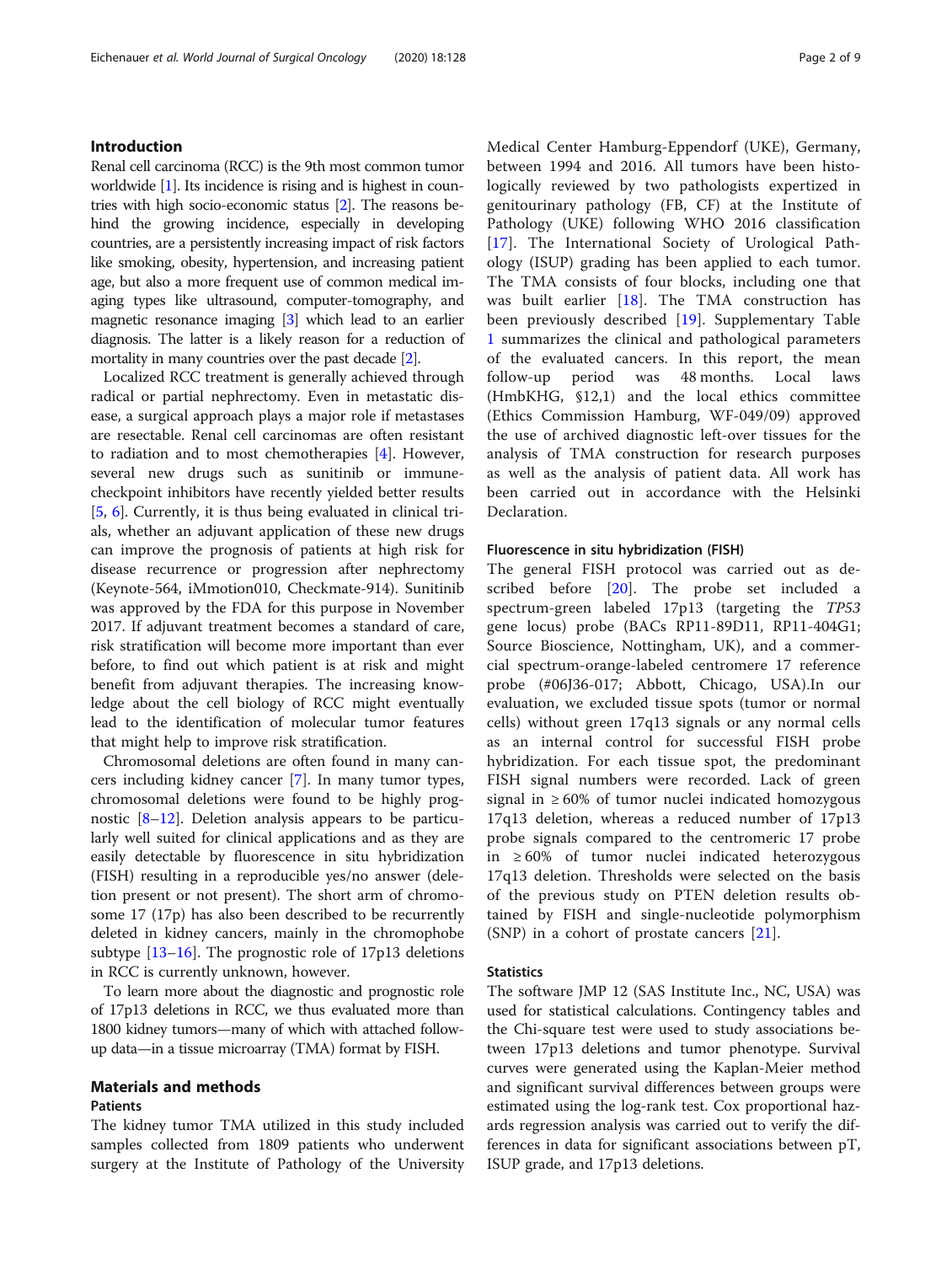#### Results

### Technical issues

In total, 1429 out of 1809 (79%) tissue spots provided comprehensive data. Reasons for non-informative cases (380 spots; 21%) included insufficient hybridization with absence of clear 17p13 and/or centromere 17 signals, missing tissue spots, or unclear presence of a cancer tissue on the TMA spot.

### 17p13 deletion in renal cell cancer

Representative images of cancers with and without 17p13 deletion are shown in Fig. 1. A total of 72 out of 1429 analyzable tumor samples (5%) featured 17p13 deletions. The frequency of 17p13 deletions was markedly higher in chromophobe carcinomas (24/72, 33.3%) as compared to clear cell RCC (35/946, 3.7%) and papillary RCC (9/208, 4.3%). 17p13 deletion was present in only one oncocytoma (1/121, 0.8%) and was not seen in 24 clear cell tubulo-papillary RCCs (Table [1](#page-3-0)). 17p13 deletion was also found in rare subtypes such as in collecting duct carcinomas (1/3, 33%), Xp11.2 translocation RCC (1/7, 14%), and in not otherwise specified tumors (1/20, 5%) (Table [1](#page-3-0)). In clear cell RCC, 17p13 deletions were strongly linked to ISUP, Fuhrman, and Thoenes grade (p  $<$  0.0001 each); pT stage ( $p = 0.0168$ ); and presence of distant metastases (M stage,  $p = 0.0077$ ; Table [2\)](#page-4-0). Clear cell RCC with 17p13 deletions were significantly larger than those without deletions ( $p = 0.0004$ , Table [3](#page-4-0)). In papillary and chromophobe RCC, 17p13 deletions were

unrelated to tumor phenotype (data not shown) and tumor diameter (Table [3](#page-4-0)).

### Associations with patient survival

In the present study, follow-up data for 789 clear cell and 177 papillary cancers were accessible. Figure [2a](#page-5-0), b shows associations between ISUP grade and tumor stage with the survival data for our clear cell cancers. These findings demonstrate the validity of our follow-up data. 17p13 deletions were significantly associated with progression-free survival in the joint analysis of all tumors ( $p = 0.0411$ ). Also, in the largest subgroup of clear cell cancers, 17p13 deletions were significantly associated with shortened cancer-specific  $(p = 0.0391)$  and recurrence-free ( $p = 0.0072$ ) survival. 17p13 deletions were unrelated to patient prognosis in papillary cancers, probably due to the small minority of cases with 17p13 deletion. All data are shown in Fig. [3](#page-6-0). Followup data were insufficient (only 73 patients with follow-up information) to analyze the prognostic role of 17p13 deletions in chromophobe carcinomas. In a multivariate analysis including pT, pN, M status, and ISUP grade, 17p13 deletions did not show an independent prognostic significance for all endpoints (supplement table [2\)](#page-6-0).

#### **Discussion**

The results of this study identify a dual role of 17p13 deletions in RCC. These deletions are involved in the

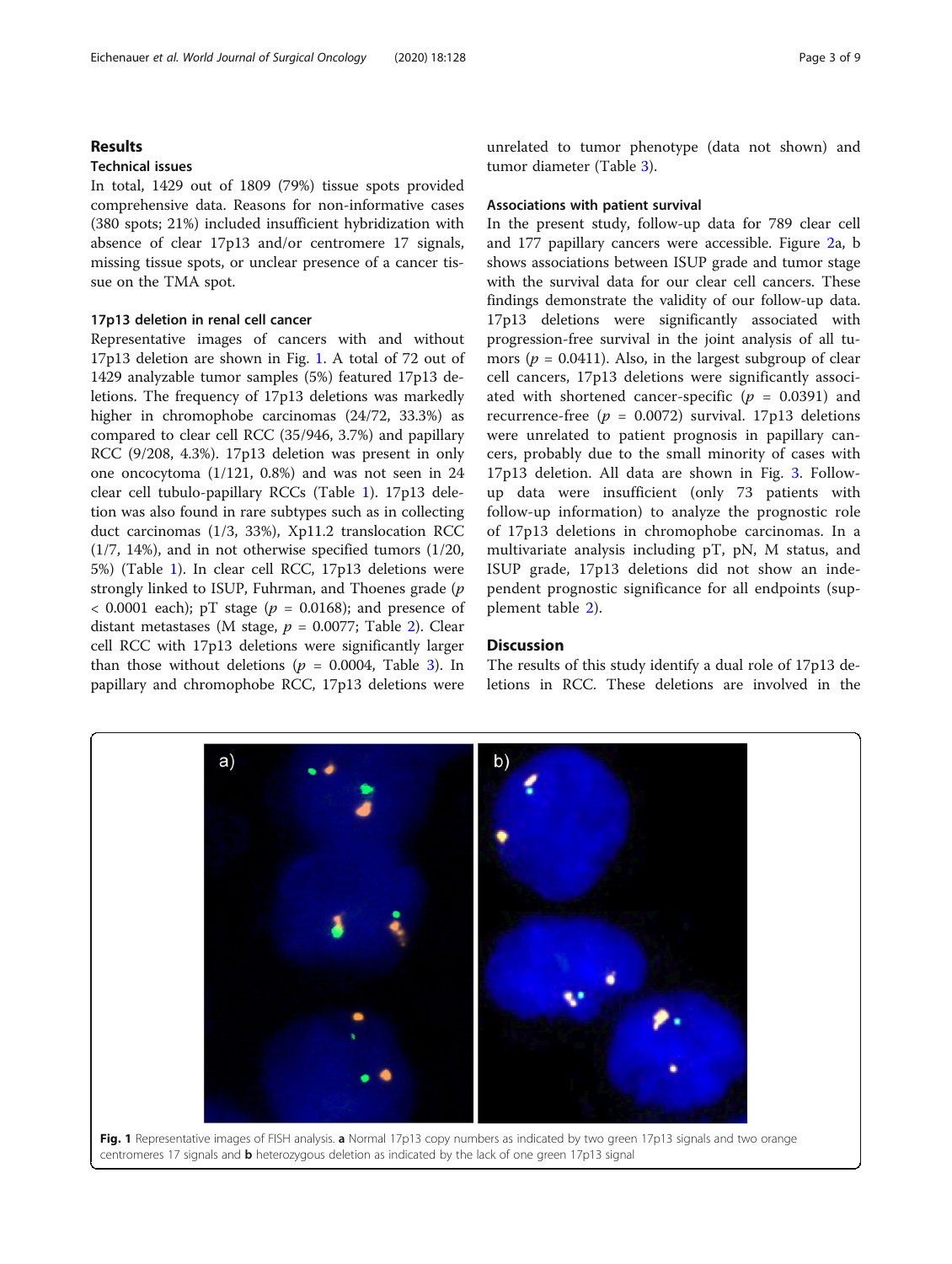<span id="page-3-0"></span>Table 1 Prevalence of 17p13 deletions in different histological subtypes of renal cell tumors

| Renal cell tumor type                                                | Analyzable (n) | 17p deletion (%) |
|----------------------------------------------------------------------|----------------|------------------|
| Clear cell renal cell carcinoma                                      | 976            | 3.7              |
| Papillary renal cell carcinoma                                       | 208            | 4.3              |
| Oncocytoma                                                           | 121            | 0.8              |
| Chromophobe renal cell carcinoma                                     | 72             | 33               |
| Clear cell (tubulo) papillary renal cell carcinoma                   | 24             | 0.0              |
| Carcinoma NOS                                                        | 20             | 5.0              |
| Nephroblastoma                                                       | 14             | 0.0              |
| Xp11.2 translocation renal cell carcinoma                            | 7              | 14               |
| Collecting duct carcinoma                                            | 3              | 33               |
| Multilocular cystic clear cell renal cell neoplasm of low malignancy | 2              | 0.0              |
| Metanephric adenoma                                                  | 2              | 0.0              |
| Tubulocystic renal cell carcinoma                                    | 2              | 0.0              |
| Mucinous tubular and spindle cell carcinoma                          | 2              | 0.0              |
| Acquired cystic disease-associated renal cell carcinoma              |                | 0.0              |
| Cystic nephroma/mixed epithelial stroma tumor                        |                | 0.0              |
| Medullary carcinoma                                                  |                | 0.0              |
| Neuroendocrine carcinoma                                             |                | 0.0              |
| Reninoma                                                             |                | 0.0              |

progression of clear cell and possibly other RCCs. They are also relevant for the development of chromophobe RCC, a less aggressive kidney cancer subtype.

The fraction of 17p13-deleted clear cell RCCs was 5% in our FISH analysis. A lower percentage than in most earlier studies, which described 17p deletions in 7–11% by classical comparative genomic hybridization (CGH) [[22,](#page-7-0) [23\]](#page-7-0), 4–77% by loss of heterozygosity (LOH) analysis [\[24](#page-7-0)–[40](#page-8-0)], 20% by restriction fragment length polymorphism (RFLP) analysis [[30,](#page-8-0) [41\]](#page-8-0), 31– 53% by single-nucleotide polymorphism (SNP) array hybridization [[42](#page-8-0), [43](#page-8-0)], 12% by classical cytogenetics [[44\]](#page-8-0), and 18% using FISH [[45](#page-8-0)]. Next-generation sequencing data available from The Cancer Genome Atlas (TCGA) [[7](#page-7-0)] show 17p13 (TP53) deletions in 8% of 345 analyzed clear cell RCC. It appears obvious that these differences in the frequency of reported 17p deletions are at least partly connected to technical issues related to the different methods. LOH, CGH, RFNP, SNP, and NGS share the disadvantage that the analysis is performed on isolated DNA, which always bears the risk of DNA contamination from adjacent non-neoplastic cells such as stroma, immune cells, blood vessels, and so on. In addition, most studies used less sensitive methods than this study. FISH is considered the gold standard for detection of deletions. FISH allows a precise cell by cell assessment of the copy number of genomic regions of interest. FISH is independent of the presence and quantity of

inflammatory or stroma cells. Some "false deletions" can be assumed in FISH analyses because some signals are always missing due to truncated cell nuclei that are incompletely represented on a tissue slide measuring only 3–4 μm in thickness. A rigorous cutoff of 60% of tumor cells having less 17p13 than centromere 17 signals was thus selected in this project to define 17p13-deleted tumors. This is based on the assumption that clinically relevant intratumoral heterogeneity will not occur in a TMA spot measuring 0.6 mm in diameter. In an earlier study, we had found a 100% concordance between FISH and array CGH data for identifying PTEN deletions using this definition for deletion [\[21](#page-7-0)].

17p13 deletions were clearly associated with an unfavorable tumor phenotype and poor prognosis in clear cell RCC. Given the striking association of 17p13 deletions with tumor grade and stage, it is possible that the rather low number of 17p13-deleted cases in our study is due to the consecutive nature of our cohort including a large number of pT1 tumors. Considering the low frequency of 17p13 deletions and the low number of papillary carcinomas in this study, it is not surprising that clear-cut associations between 17p13 deletions and unfavorable tumor features could not be found in this RCC subtype. The significant link between 17p13 deletions and progression-free survival would be consistent, however, with 17p13 deletions representing a universal feature of disease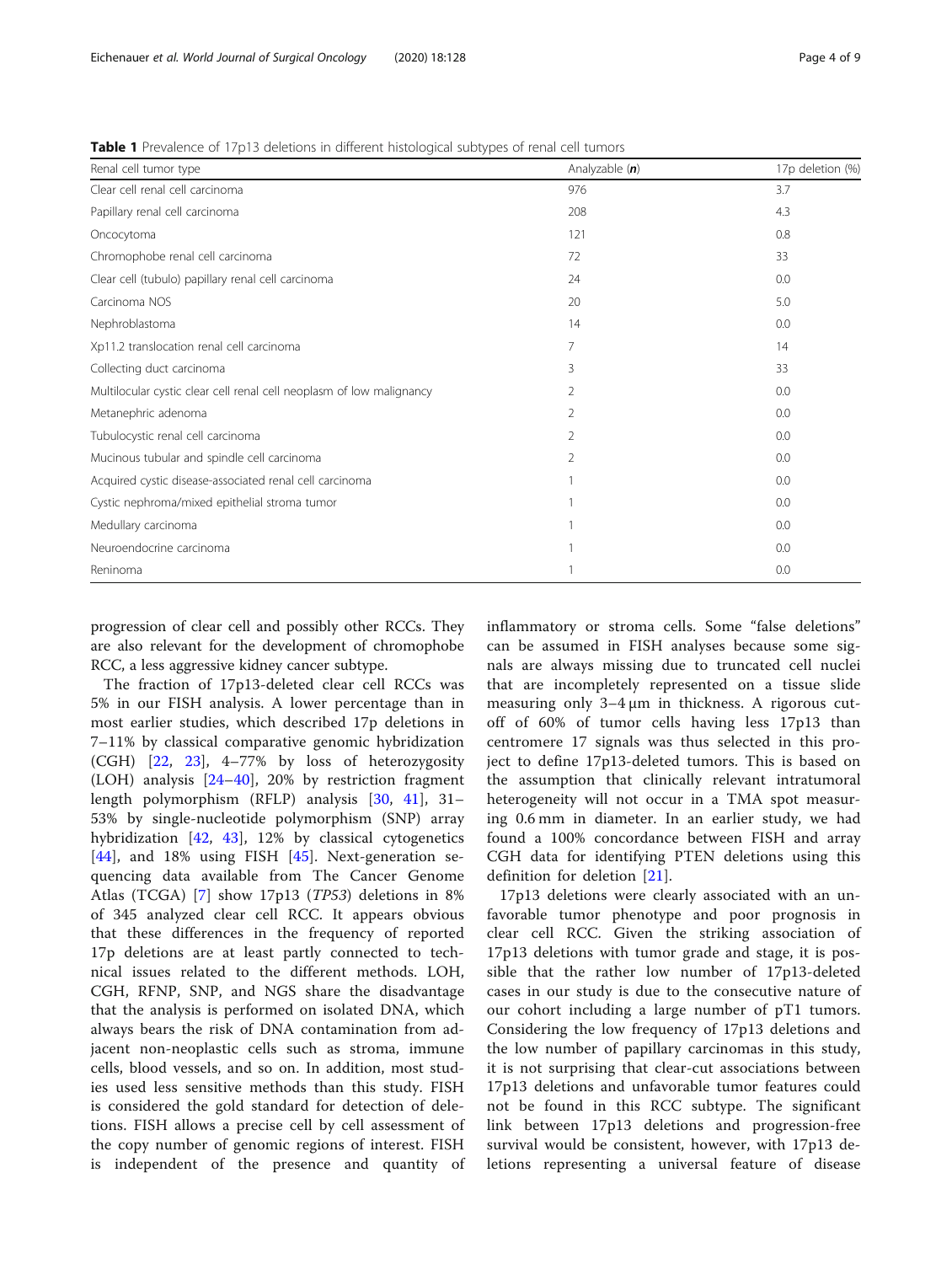|                                       | Clear cell carcinomas |              |           |  |
|---------------------------------------|-----------------------|--------------|-----------|--|
|                                       | Analyzable (n)        | 17p deletion | $p$ value |  |
| All                                   | 976                   | 3.7          |           |  |
| <b>UICC</b>                           |                       |              |           |  |
| $\overline{1}$                        | 420                   | 1.9          | 0.0524    |  |
| $\begin{array}{c} \hline \end{array}$ | 74                    | 5.4          |           |  |
| $\begin{array}{c} \hline \end{array}$ | 116                   | 4.3          |           |  |
| $\mathsf{IV}$                         | 97                    | 7.2          |           |  |
| <b>ISUP</b>                           |                       |              |           |  |
| 1                                     | 257                   | 1.5          | < 0.0001  |  |
| $\overline{2}$                        | 316                   | 1.9          |           |  |
| 3                                     | 305                   | 5.3          |           |  |
| $\overline{4}$                        | 60                    | 15.0         |           |  |
| Fuhrman                               |                       |              |           |  |
| 1                                     | 47                    | 0.0          | < 0.0001  |  |
| $\overline{2}$                        | 522                   | 1.5          |           |  |
| $\overline{3}$                        | 307                   | 4.9          |           |  |
| $\overline{4}$                        | 69                    | 17.0         |           |  |
| <b>Thoenes</b>                        |                       |              |           |  |
| 1                                     | 323                   | 1.2          | < 0.0001  |  |
| $\overline{2}$                        | 506                   | 3.2          |           |  |
| $\overline{3}$                        | 116                   | 13.0         |           |  |
| <b>Tumor stage</b>                    |                       |              |           |  |
| pT1                                   | 568                   | 2.3          | 0.0168    |  |
| pT2                                   | 118                   | 5.1          |           |  |
| pT3-4                                 | 255                   | 6.3          |           |  |
|                                       | Lymph node metastasis |              |           |  |
| pN0                                   | 132                   | 2.3          | 0.6416    |  |
| pN1                                   | 8                     | 0.0          |           |  |
| pN <sub>2</sub>                       | 19                    | 5.3          |           |  |
| <b>Distant metastasis</b>             |                       |              |           |  |
| pM0                                   | 125                   | 0.8          | 0.0077    |  |
| pM1                                   | 95                    | 7.4          |           |  |

<span id="page-4-0"></span>Table 2 Associations between 17p13 deletions and pathological parameters of clear cell renal cell carcinomas

progression in RCCs derived from the proximal tubule. The tumor suppressor p53 residing on chromosome 17p13 is an apparent candidate target gene of 17p13 deletions. An altered p53 function occurs in less than 5% of clear cell and papillary RCCs [\[46](#page-8-0)]. Data from The Cancer Genome Atlas (TCGA) Pan-Cancer database show concomitant p53 mutations only in 4 of 27 clear cell RCCs with 17p13 deletions [[7\]](#page-7-0). It is possible, however, that a reduced p53 function in 17p13-deleted cells contributes to increased potential for further progression.

Table 3 Role of 17p13 deletions for tumor size in clear cell renal cell carcinomas

|                        | 17p<br>status | n    | Tumor size (cm) |           |
|------------------------|---------------|------|-----------------|-----------|
|                        |               |      | Mean $\pm$ sd   | $p$ value |
| All tumors             | Normal        | 1333 | $5.1 + 0.1$     | 0.0046    |
|                        | Deletion      | 71   | $6.2 + 0.4$     |           |
| Clear cell RCC         | Normal        | 898  | $5.3 + 0.1$     | 0.0004    |
|                        | Deletion      | 34   | $7.1 + 0.5$     |           |
| <b>Papillary RCC</b>   | Normal        | 194  | $5.1 + 0.3$     | 0.4142    |
|                        | Deletion      | 9    | $6.1 + 1.2$     |           |
| <b>Chromophobe RCC</b> | Normal        | 47   | $5.0 + 0.4$     | 0.8695    |
|                        | Deletion      | 24   | $5.1 + 0.6$     |           |

A large number of candidate prognostic markers have been suggested for kidney cancer in the past. These include deletions of chromosomal material such as losses of 1p, 3p, 8p, 9p, and 14q in clear cell cancers [[47](#page-8-0)–[52\]](#page-8-0), 3p, and X-chromosome loss in papillary cancers [[53,](#page-8-0) [54\]](#page-8-0), and monosomies of chromosome 1, 2, 10, 13, 17, and 21 in chromophobe RCC [[55](#page-8-0)]. However, none of these markers was so far strong enough to compete with classical histo-pathological prognostic parameters in multivariable analyses. As a consequence, no molecular marker has entered routine clinical diagnostic procedures so far. Nevertheless, these abovementioned findings suggest that genomic instability is typically related with adverse renal cell cancer phenotype. It is, therefore, well possible that combinations of multiple genomic deletions may better predict the clinical course than one of these deletions alone. This is supported by studies showing that combinations of multiple deletions such as 3p and 14q [[47](#page-8-0)] or ploidy changes [[56](#page-8-0)] are particularly strongly linked to poor prognosis. Future molecular prognostic test may, therefore, combine multiple genomic alterations. Although the 17p deletion did not show independent prognostic value in this study, it may be a valuable marker to be included in such potential future multiparametric tests, particularly for clear cell RCC.

That 17p13 deletions were strongly linked to chromophobe tumor subtype in this study fits well with data from earlier studies. As seen for clear cell RCCs, other investigators had earlier described even higher frequencies of 17p13 deletions in chromophobe cancers than the 33% in our study. Speicher et al. found a chromosome 17 loss in 13/17 cases of chromophobe RCC using CGH [[13](#page-7-0)]. Yusenko et al. found 17p13 deletions in 90% of 30 chromophobe RCC using SNP array analysis [[15](#page-7-0)]. Nagy et al.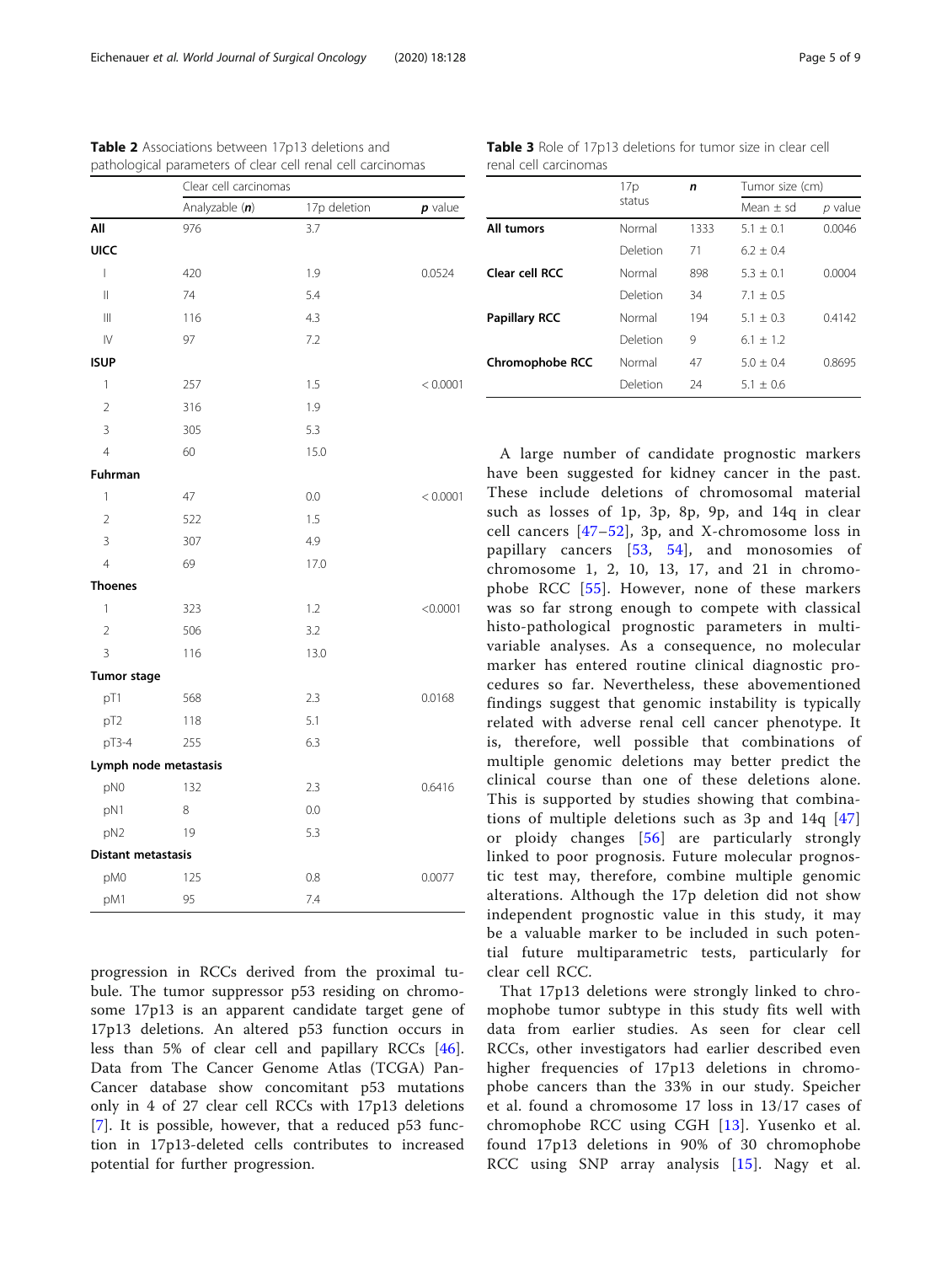<span id="page-5-0"></span>

described LOH in 90% of 21 chromophobe RCC by microsatellite allelotyping [\[16\]](#page-7-0). Brunelli et al. found 17p13 deletions in 9 of 11 chromophobe cancers by FISH [\[14\]](#page-7-0). The TCGA database identified 17p13 deletions in 75% of 65 analyzed chromophobe RCCs [[7](#page-7-0)]. The clinical outcome of chromophobe RCC is generally better than seen in clear cell RCC. It is thus unlikely, that the particular role of 17p13 deletions in these tumors is related to the TP53 gene, inactivation of which is generally associated with aggressive cancer [[46](#page-8-0)].

Increasing evidence suggests that the association of 17p13 deletions with chromophobe RCC subtype may be driven by the Folliculin (FLCN) gene on 17p11.2. FLCN interacts with TFE3 and the Wnt pathway and plays a critical role for the exit from human pluripotency [[57\]](#page-8-0). FLCN germline mutations cause the Birt-Hogg-Dubé (BHD) syndrome characterized by benign hair follicle hamartomas, spontaneous pneumothorax, lung cysts, and an increased risk for renal carcinoma. Patients with BHD syndrome tend to develop RCC, which primarily are chromophobe RCC (34%) or renal hybrid oncocytic/chromophobe tumors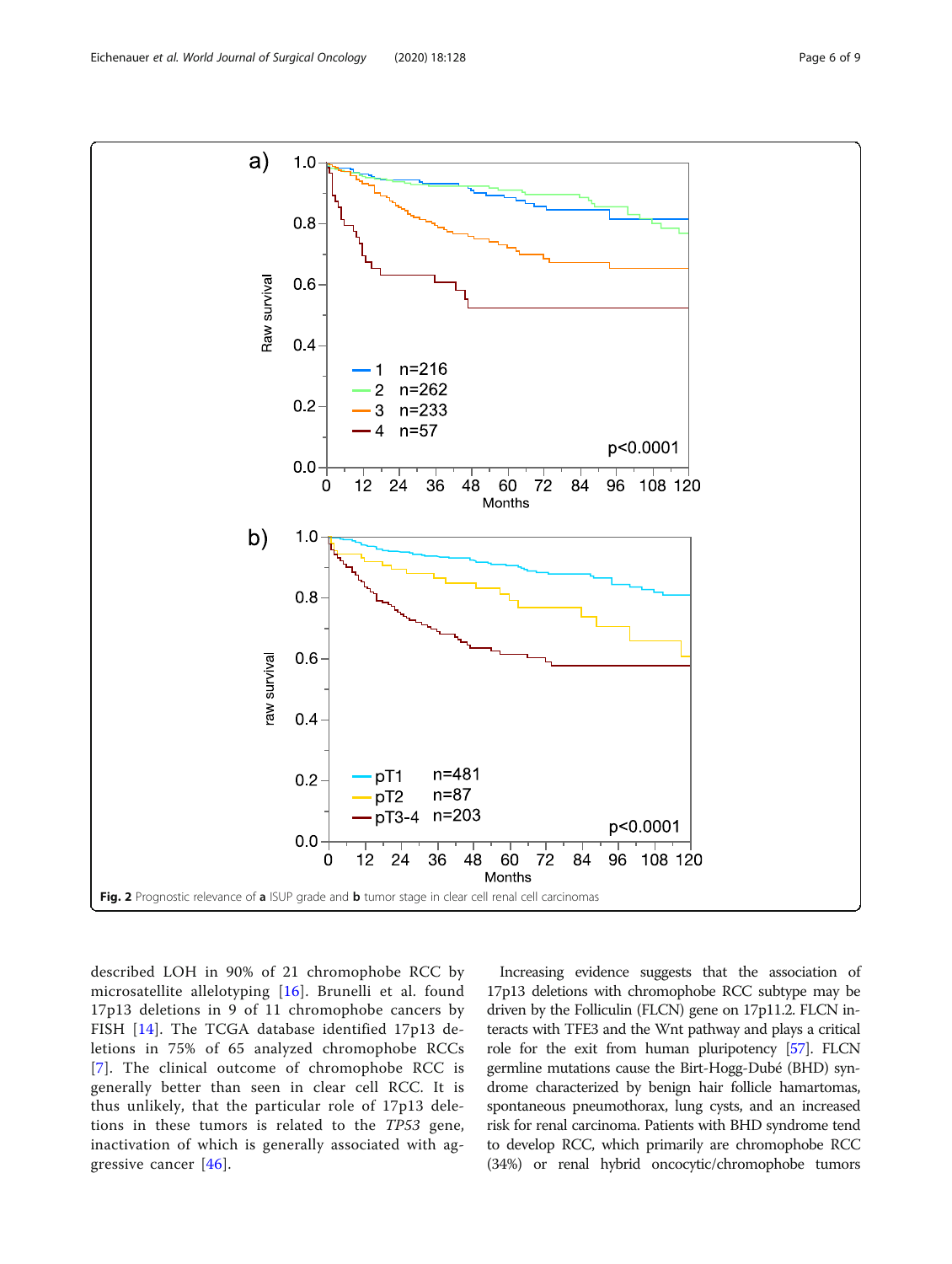<span id="page-6-0"></span>

(50%) with areas reminiscent of chromophobe RCC and oncocytoma [\[58\]](#page-8-0). According to the cBioPortal database [[7](#page-7-0)], FLCN mutations were not found in 65 chromophobe carcinomas that had been sequenced in the TCGA project [[7](#page-7-0)]. This suggests that the rare BHD syndrome is only linked to a small fraction of chromophobe RCCs. Based on all these data, it is tempting to speculate, that partial inactivation of FLCN in 17p13-deleted cells from the distal tubule favors the development of chromophobe cancers. It is of note that 17p13 deletions were exceptionally rare (0.8% deleted cancers) in oncocytomas. Oncocytomas, the benign counterpart of chromophobe carcinoma, share the origin from the distal tubule with chromophobe carcinoma but are very uncommon in BHD syndrome. Given the tight link of 17p13 deletion and chromophobe RCC, one might assume that an additional loss of 17p13 occurring in an oncocytoma could result in a progression to renal hybrid oncocytic/chromophobe tumors, the most common RCC in BHD syndrome.

#### Conclusion

In summary, our data provide evidence for a dual role of 17p13 deletions in RCC. In cells from the distal tubule, 17p13 deletions contribute to the development of chromophobe RCC. In clear cell and papillary RCC derived from the proximal tubule, they are linked to disease progression. Together with other molecular parameters, the assessment of 17p13 deletions may have clinical utility for prognosis assessment in clear cell RCC and perhaps also papillary RCC.

#### Supplementary information

Supplementary information accompanies this paper at [https://doi.org/10.](https://doi.org/10.1186/s12957-020-01902-y) [1186/s12957-020-01902-y](https://doi.org/10.1186/s12957-020-01902-y).

Additional file 1: Table S1. Pathological and clinical data of the arrayed renal cell tumors.

Additional file 2: Table S2. Multivariate analysis in clear cell renal cell cancers using the endpoints overall survival (OS), tumor specific survival (TSS) and progression-free survival (TFS).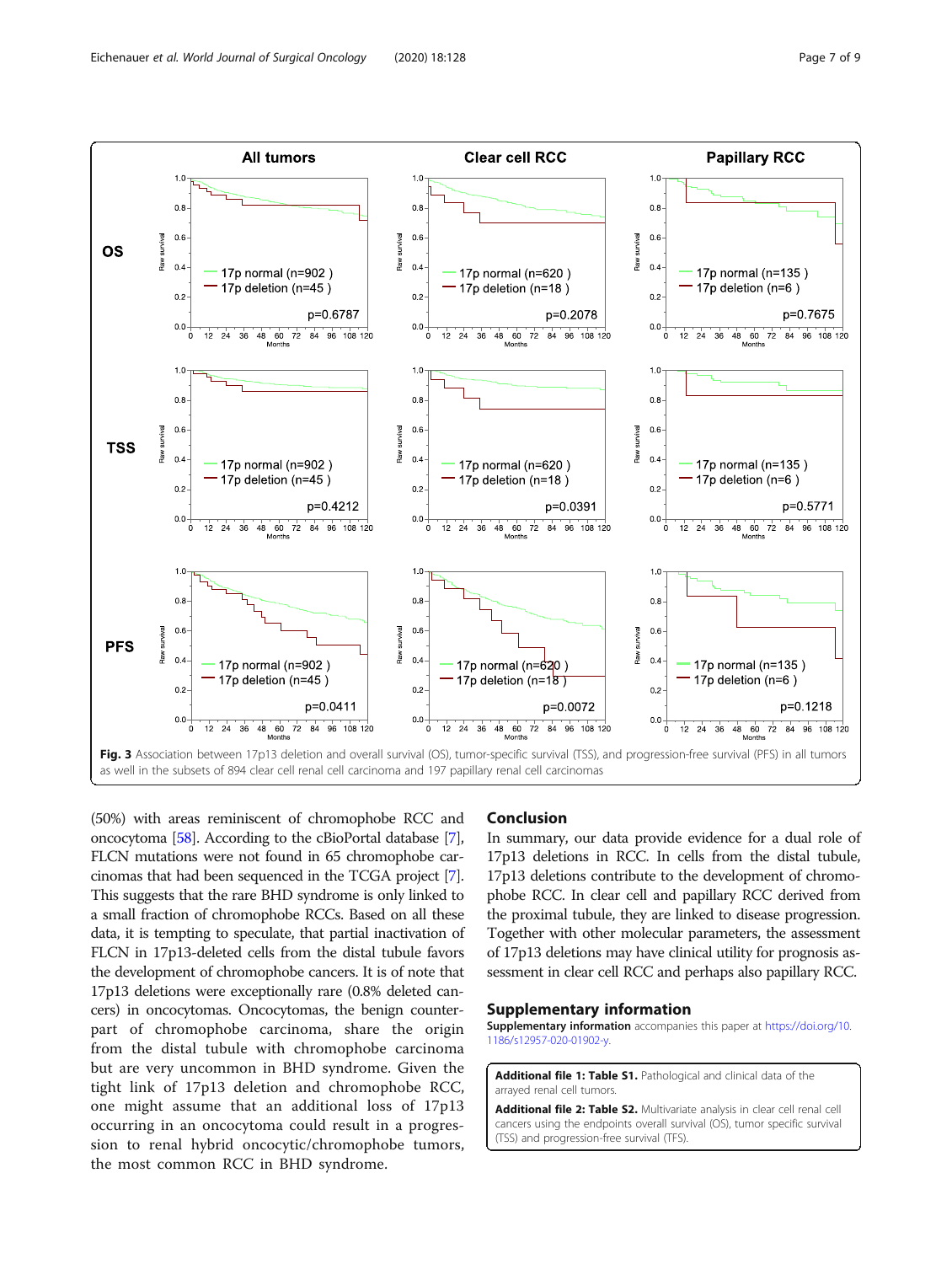#### <span id="page-7-0"></span>Abbreviations

RCC: Renal cell carcinoma; FISH: Fluorescence in situ hybridization; NOS: Not otherwise specific; FDA: Food and Drug Administration; TMA: Tissue microarray; UKE: University Medical Center Hamburg-Eppendorf; WHO: World Health Organization; ISUP: International Society of Urological Pathology; PTEN: Phosphatase and tensin homolog; SNP: Single-nucleotide polymorphism; CGH: Comparative genomic hybridization; LOH: Loss of heterozygosity; RFLP: Restriction fragment length polymorphism; TCGA: The Cancer Genome Atlas; BHD: Birt-Hogg-Dubé

#### Acknowledgements

We are grateful to Inge Brandt, Sünje Seekamp, Melanie Witt, Maren Eisenberg, Sylvia Schnöger, and Sascha Eghteshadi for excellent technical assistance.

#### Authors' contributions

TE, CF, RS, MK, SM, CB, TC, and CHM contributed to conception, design, data collection, data analysis, and manuscript writing. NS, MK, FB, and EB to fish analysis. SW, RD, TE, MR, and SR to conception and design and collection of samples. DH, FJ, CG, CMK, and KK to collection and data analysis. MF, WW, GS, and TC to study supervision. The author(s) read and approved the final manuscript.

#### Funding

No funding was received

#### Availability of data and materials

Data will be made available upon reasonable request.

#### Ethics approval and consent to participate

The study was approved by the ethics committee Ärztekammer Hamburg (WF-049/09). The work has been carried out in compliance with the Helsinki Declaration. Informed consent: According to local laws (HmbKHG, §12,1), informed consent was not necessary.

#### Consent for publication

No individual person's data have been used in this manuscript.

#### Competing interests

The authors declare they have no competing interests.

#### Author details

<sup>1</sup>Institute of Pathology, University Medical Center Hamburg-Eppendorf, Martinistr. 52, 20246 Hamburg, Germany. <sup>2</sup>Department of Urology, University Medical Center Hamburg-Eppendorf, Hamburg, Germany.

#### Received: 15 March 2020 Accepted: 2 June 2020 Published online: 13 June 2020

#### References

- Jonasch E, Gao J, Rathmell WK. Renal cell carcinoma. BMJ. 2014;349:q4797.
- 2. Wong MCS, Goggins WB, Yip BHK, Fung FDH, Leung C, Fang Y, Wong SYS, Ng CF. Incidence and mortality of kidney cancer: temporal patterns and global trends in 39 countries. Sci Rep. 2017;7:15698.
- Rossi SH, Klatte T, Usher-Smith J, Stewart GD. Epidemiology and screening for renal cancer. World J Urol. 2018;36:1341–53.
- 4. Ljungberg B, Albiges L, Abu-Ghanem Y, Bensalah K, Dabestani S, Fernandez-Pello S, Giles RH, Hofmann F, Hora M, Kuczyk MA, et al. European Association of Urology Guidelines on Renal Cell Carcinoma: The 2019 Update. Eur Urol. 2019(75):799–810.
- 5. Motzer RJ, Tannir NM, McDermott DF, Aren Frontera O, Melichar B, Choueiri TK, Plimack ER, Barthelemy P, Porta C, George S, et al. Nivolumab plus ipilimumab versus sunitinib in advanced renal-cell carcinoma. N Engl J Med. 2018;378:1277–90.
- 6. Choueiri TK, Halabi S, Sanford BL, Hahn O, Michaelson MD, Walsh MK, Feldman DR, Olencki T, Picus J, Small EJ, et al. Cabozantinib versus sunitinib as initial targeted therapy for patients with metastatic renal cell carcinoma of poor or intermediate risk: the Alliance A031203 CABOSUN Trial. J Clin Oncol. 2017;35:591–7.
- 7. Cerami E, Gao J, Dogrusoz U, Gross BE, Sumer SO, Aksoy BA, Jacobsen A, Byrne CJ, Heuer ML, Larsson E, et al. The cBio cancer genomics portal: an

open platform for exploring multidimensional cancer genomics data. Cancer Discov. 2012;2:401–4.

- 8. Chen M, Yang Y, Liu Y, Chen C. The role of chromosome deletions in human cancers. Adv Exp Med Biol. 2018;1044:135–48.
- 9. Kluth M, Runte F, Barow P, Omari J, Abdelaziz ZM, Paustian L, Steurer S, Christina Tsourlakis M, Fisch M, Graefen M, et al. Concurrent deletion of 16q23 and PTEN is an independent prognostic feature in prostate cancer. Int J Cancer. 2015;137:2354–63.
- 10. Lebok P, Roming M, Kluth M, Koop C, Ozden C, Taskin B, Hussein K, Lebeau A, Witzel I, Wolber L, et al. p16 overexpression and 9p21 deletion are linked to unfavorable tumor phenotype in breast cancer. Oncotarget. 2016;7: 81322–31.
- 11. Bohn BA, Mina S, Krohn A, Simon R, Kluth M, Harasimowicz S, Quaas A, Bockhorn M, Izbicki JR, Sauter G, et al. Altered PTEN function caused by deletion or gene disruption is associated with poor prognosis in rectal but not in colon cancer. Hum Pathol. 2013;44:1524–33.
- 12. Simon R, Richter J, Wagner U, Fijan A, Bruderer J, Schmid U, Ackermann D, Maurer R, Alund G, Knonagel H, et al. High-throughput tissue microarray analysis of 3p25 (RAF1) and 8p12 (FGFR1) copy number alterations in urinary bladder cancer. Cancer Res. 2001;61:4514–9.
- 13. Speicher MR, Schoell B, du Manoir S, Schrock E, Ried T, Cremer T, Storkel S, Kovacs A, Kovacs G. Specific loss of chromosomes 1, 2, 6, 10, 13, 17, and 21 in chromophobe renal cell carcinomas revealed by comparative genomic hybridization. Am J Pathol. 1994;145:356–64.
- 14. Brunelli M, Delahunt B, Gobbo S, Tardanico R, Eccher A, Bersani S, Cossu-Rocca P, Parolini C, Balzarini P, Menestrina F, et al. Diagnostic usefulness of fluorescent cytogenetics in differentiating chromophobe renal cell carcinoma from renal oncocytoma: a validation study combining metaphase and interphase analyses. Am J Clin Pathol. 2010;133:116–26.
- 15. Yusenko MV, Kuiper RP, Boethe T, Ljungberg B, van Kessel AG, Kovacs G. High-resolution DNA copy number and gene expression analyses distinguish chromophobe renal cell carcinomas and renal oncocytomas. BMC Cancer. 2009;9:152.
- 16. Nagy A, Buzogany I, Kovacs G. Microsatellite allelotyping differentiates chromophobe renal cell carcinomas from renal oncocytomas and identifies new genetic changes. Histopathology. 2004;44:542–6.
- 17. Moch H, Cubilla AL, Humphrey PA, Reuter VE, Ulbright TM: The 2016 WHO classification of tumours of the urinary system and male genital organs-part A: renal, penile, and testicular tumours. Eur Urol 2016, 70:93-105.
- 18. Eichelberg C, Minner S, Isbarn H, Burandt E, Terracciano L, Moch H, Kell A, Heuer R, Chun FK, Sauter G, et al. Prognostic value of alpha-methyl CoA racemase (AMACR) expression in renal cell carcinoma. World J Urol. 2013;31: 847–53.
- 19. Kononen J, Bubendorf L, Kallioniemi A, Barlund M, Schraml P, Leighton S, Torhorst J, Mihatsch MJ, Sauter G, Kallioniemi OP. Tissue microarrays for high-throughput molecular profiling of tumor specimens. Nat Med. 1998;4: 844–7.
- 20. Kluth M, Amschler NN, Galal R, Moller-Koop C, Barrow P, Tsourlakis MC, Jacobsen F, Hinsch A, Wittmer C, Steurer S, et al. Deletion of 8p is an independent prognostic parameter in prostate cancer. Oncotarget. 2017;8: 379–92.
- 21. Krohn A, Diedler T, Burkhardt L, Mayer PS, De Silva C, Meyer-Kornblum M, Kotschau D, Tennstedt P, Huang J, Gerhauser C, et al. Genomic deletion of PTEN is associated with tumor progression and early PSA recurrence in ERG fusion-positive and fusion-negative prostate cancer. The American journal of pathology. 2012;181:401–12.
- 22. Reutzel D, Mende M, Naumann S, Storkel S, Brenner W, Zabel B, Decker J. Genomic imbalances in 61 renal cancers from the proximal tubulus detected by comparative genomic hybridization. Cytogenet Cell Genet. 2001; 93:221–7.
- 23. Gronwald J, Baur AS, Holtgreve-Grez H, Jauch A, Mosimann F, Jichlinski P, Wauters JP, Cremer T, Guillou L. Chromosomal abnormalities in renal cell neoplasms associated with acquired renal cystic disease. A series studied by comparative genomic hybridization and fluorescence in situ hybridization. J Pathol. 1999;187:308–12.
- 24. Contractor H, Zariwala M, Bugert P, Zeisler J, Kovacs G. Mutation of the p53 tumour suppressor gene occurs preferentially in the chromophobe type of renal cell tumour. J Pathol. 1997;181:136–9.
- 25. Kovacs A, Storkel S, Thoenes W, Kovacs G. Mitochondrial and chromosomal DNA alterations in human chromophobe renal cell carcinomas. J Pathol. 1992;167:273–7.